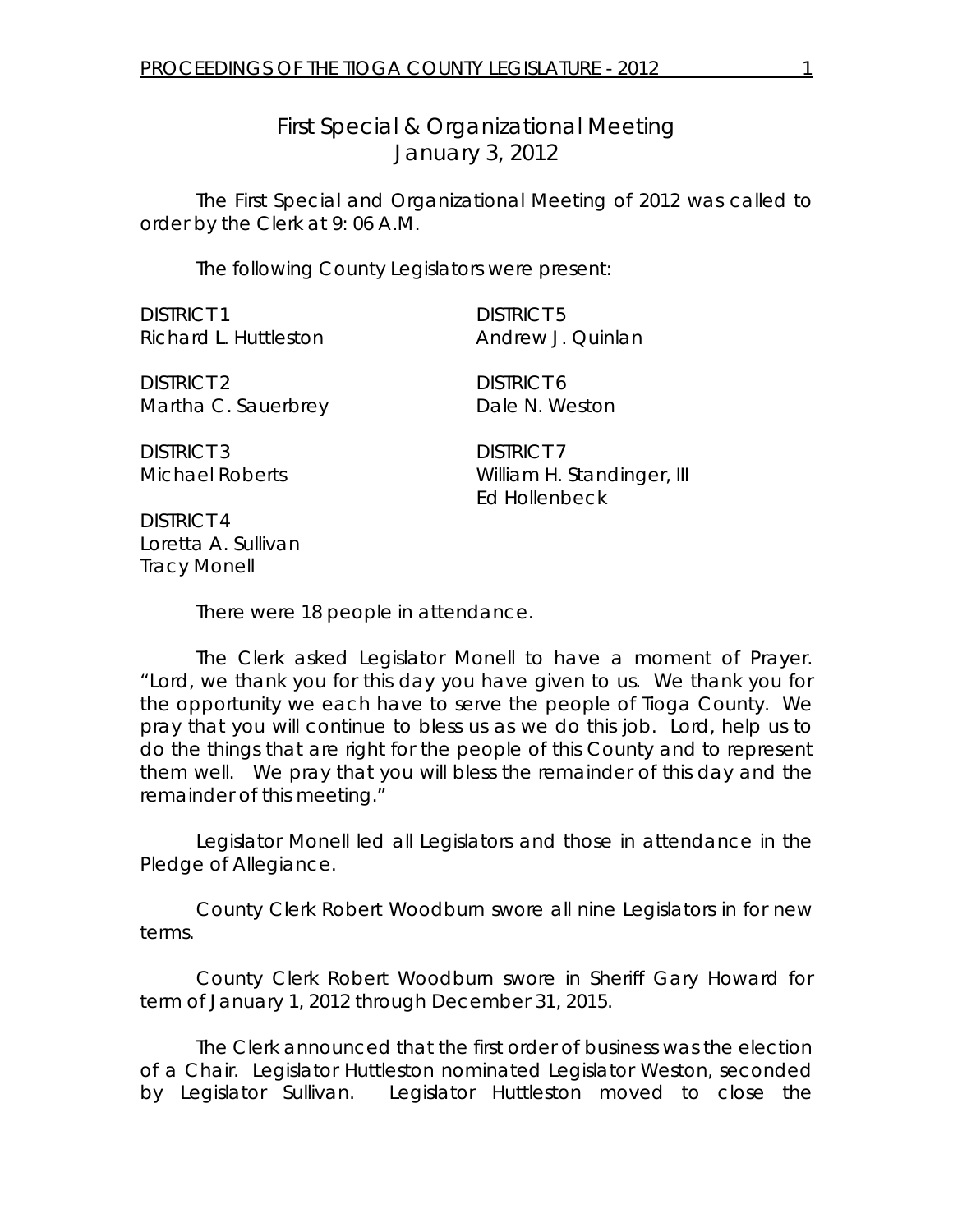nominations, seconded by Legislator Hollenbeck. On roll call vote all members voted Aye and the Clerk cast one ballot and Legislator Weston was appointed Chair of the Tioga County Legislature for a one year term.

County Clerk Robert Woodburn swore Legislator Dale Weston in as Chair of the Tioga County Legislature for 2012.

Chair Weston spoke. "As my first formal action of the initial session of the Tioga County Legislature 2012, I would like to welcome Bill Standinger, newly elected representative of the 7<sup>th</sup> District.

"Thank you to all of you here today for attending this Organizational Meeting. And, thank you fellow Legislators, for my nomination to the position of Chairperson.

"My message to the Tioga County Legislators regarding our task for 2012 will be brief in its statement, but difficult and time-consuming in its accomplishment. I believe that we Legislators will likely have to operate out of our normal comfort zones when addressing the challenging issues confronting us this year.

"Although they are too complex to be elaborated upon at this time, a highlighting of a few of these issues follows:

- 1. Providing important services to the County with the limited revenue imposed by the 2% Property Tax Cap.
- 2. Finding a buyer for the Barton Transfer Station who will provide quality service.
- 3. Evaluating the impact of the Reassessment Law as it applies to approximately 800 – 900 properties affected by the 2011 flooding, and arriving at a decision that addresses the homeowner's plight, but also considers the implications for the rest of Tioga County taxpayers.
- 4. Devising a means of dealing with the potential loss of part of anticipated State revenue as compensation for 25% of costs incurred in flood cleanup, to supplement FEMA contributions.
- 5. Engaging Legislators through their service on a Budget Committee who are willing to spend the necessary time to address the difficult reduction of County expenditures while preserving essential services and meeting State mandates.

"2012 looks be a very challenging year!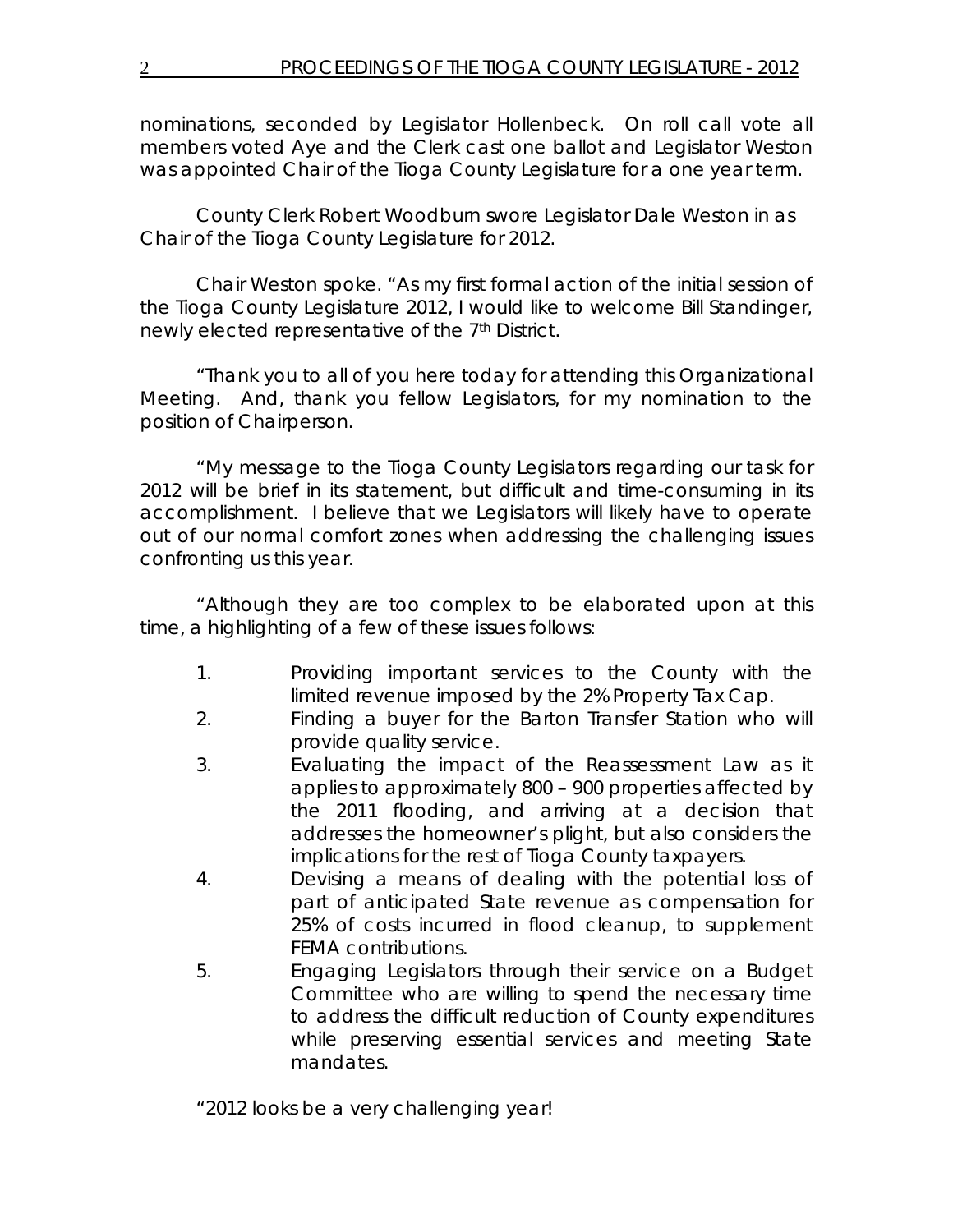Thank you."

The Chair announced the next order of business was the election of a Deputy Chair. Legislator Roberts nominated Legislator Sauerbrey, seconded by Legislator Sullivan. Legislator Hollenbeck moved to close the nominations, seconded by Legislator Sullivan. On roll call vote all members voted Aye and the Chair cast one ballot and Legislator Sauerbrey was appointed Deputy Chair of the Tioga County Legislature for a one year term.

County Clerk Robert Woodburn swore Legislator Sauerbrey in as Deputy Chair of the Tioga County Legislature for 2012.

 The Chair called for nominations for County Attorney. Legislator Roberts nominated Judith M. Quigley, seconded by Legislator Sullivan. Legislator Sullivan moved to close the nominations, seconded by Legislator Hollenbeck. On roll call vote all Legislators voted for Judith M. Quigley as County Attorney, and the Chair cast one ballot and Judith M. Quigley was declared appointed County Attorney of Tioga County for a four year term of 1/3/12-12/31/15.

The Chair called for nominations for Clerk of the Tioga County Legislature. Legislator Roberts nominated Maureen L. Dougherty, seconded by Legislator Sauerbrey. Legislator Sullivan moved to close the nominations, seconded by Legislator Hollenbeck. On roll call vote all Legislators voted for Maureen L. Dougherty as Clerk of the Tioga County Legislature and the Chair cast one ballot and Maureen L. Dougherty was declared appointed Clerk of the Tioga County Legislature for a four year term from 1/3/12-12/31/15.

 The Chair called for nominations for Budget Officer. Legislator Monell nominated Clarence (Chuck) Shager, seconded by Legislator Sullivan. Legislator Sullivan moved to close the nominations, seconded by Legislator Hollenbeck. On roll call vote all Legislators voted for Clarence (Chuck) Shager as Budget Officer, and the Chair cast one ballot and Clarence (Chuck) Shager was declared appointed Budget Officer of Tioga County for a four year term of 1/3/12-12/31/15.

 The Chair called for nomination for Public Defender. Legislator Huttleston nominated George Awad, seconded by Legislator Sauerbrey. Legislator Monell moved to close the nominations, seconded by Legislator Roberts. On roll call vote all Legislators voted for George Awad as Public Defender, and the Chair cast one ballot and George Awad was declared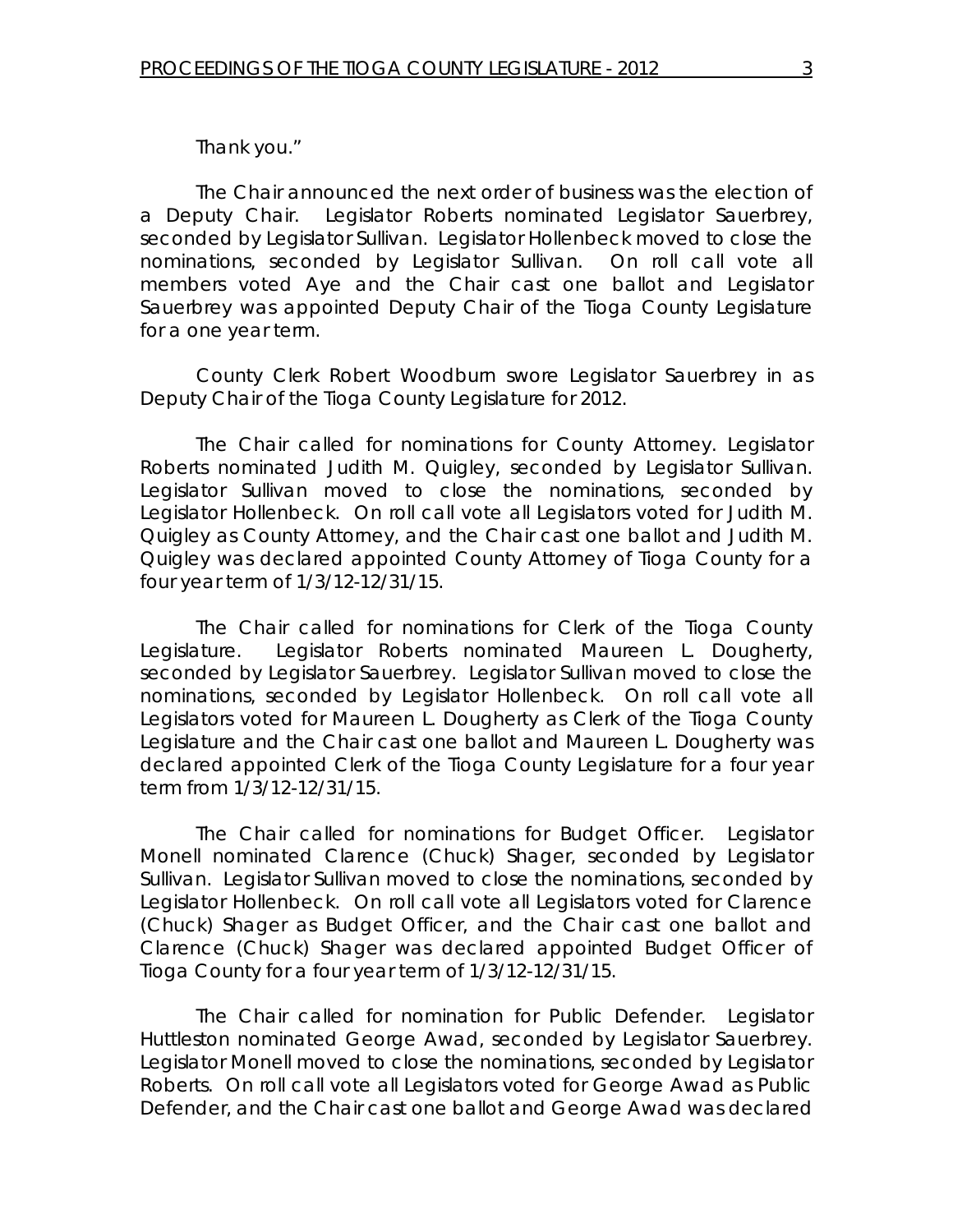appointed Public Defender of Tioga County for a four year term of 1/3/12- 12/31/15.

 County Clerk Robert Woodburn swore in Judith M. Quigley as County Attorney, Maureen L. Dougherty as Clerk of the Tioga County Legislature, Clarence (Chuck) Shager as Budget Officer, and George Awad as Public Defender.

 The Chair called for nominations for Public Information Officer. Legislator Sauerbrey nominated Maureen Dougherty, seconded by Legislator Sullivan. Legislator Sullivan moved to close the nominations, seconded by Legislator Roberts. On roll call vote all Legislators voted for Maureen Dougherty as Public Information Officer, and the Chair cast one ballot and Maureen Dougherty was appointed Public Information Officer for a one year term.

 The Chair called for nominations for Republican Majority Leader. Legislator Sauerbrey nominated Legislator Michael Roberts, seconded by Legislator Sullivan. Legislator Sullivan moved to close the nominations, seconded by Legislator Hollenbeck. On roll call vote all Legislators voted for Legislator Michael Roberts as Republican Majority Leader, and the Chair cast one ballot and Legislator Michael Roberts was appointed Republican Majority Leader for a one year term.

Chair Weston asked if there were any disclosures to be made.

Legislator Hollenbeck stated. "I have no disclosures."

 Legislator Huttleston stated. "I own my own appraisal business but, I do no County-owned properties or any properties that the County is involved with.

Legislator Monell stated. "I have no disclosures."

Legislator/Chair Weston stated. "I have no disclosures."

 Legislator Quinlan stated. "l have lived in the County for 50 years and I think everybody knows me."

Legislator Roberts stated. "I have no disclosures."

 Legislator Sauerbrey stated. "I am employed by the Tioga County Chamber of Commerce and we receive no taxpayer dollars for our organization."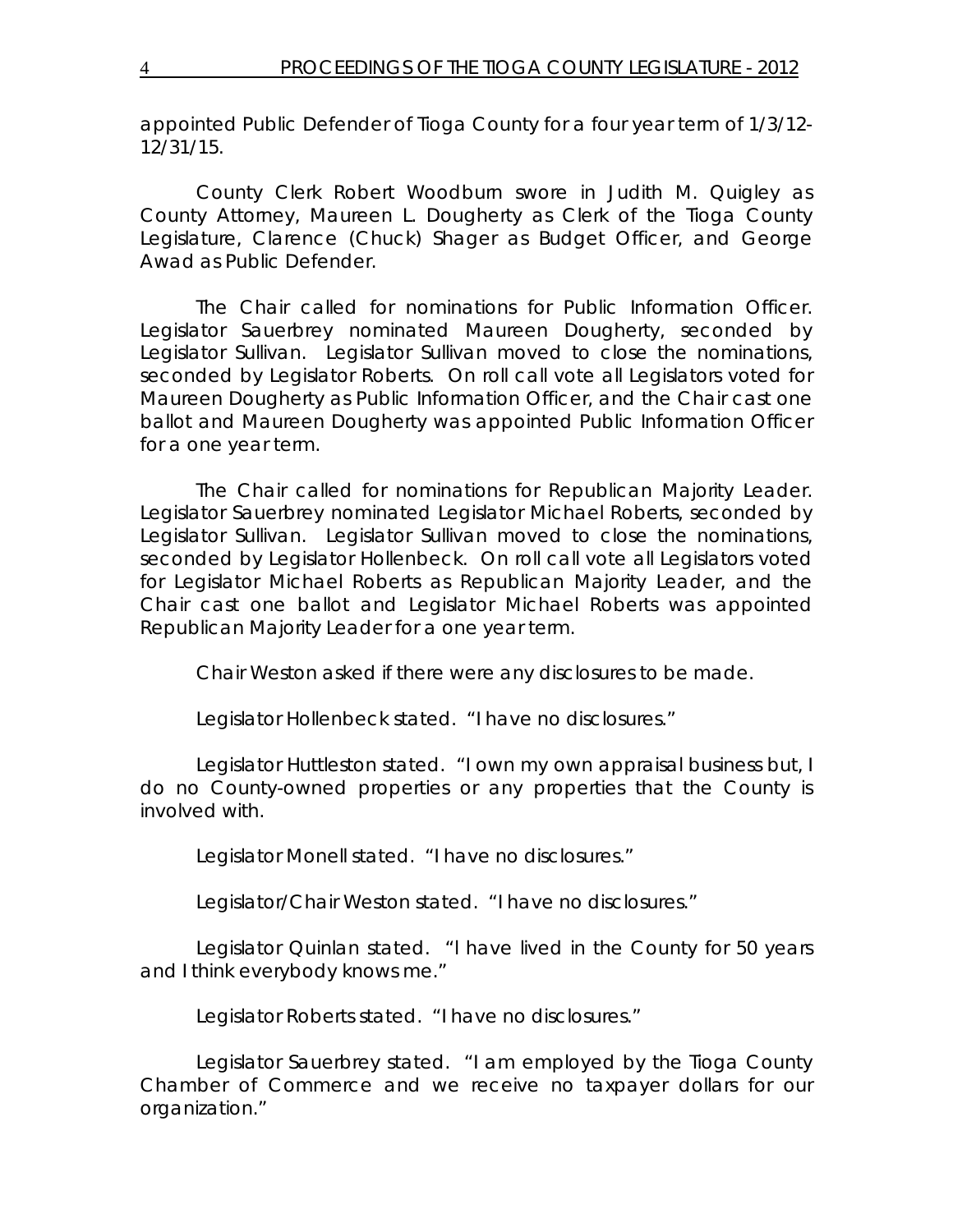Legislator Standinger stated. "I have no disclosures."

 Legislator Sullivan stated. "My husband and I have a heating business and we do no business with Tioga County."

 Legislator Roberts moved for the adoption of the following resolution, seconded by Legislator Hollenbeck.

REFERRED TO: LEGISLATIVE WORKSESSION COMMITTEE

RESOLUTION NO. 1–12 *TRIPS AUTHORIZED*

RESOLVED: That the Chair and the Clerk of the County Legislature, the County Attorney, and County Legislators be, and they hereby are, authorized to make such trips as their duties may require and that their actual and necessary expenses for travel, meals and lodging incurred on such trips be a County charge.

ROLL CALL VOTE Yes – Legislators Monell, Quinlan, Weston, Roberts, Sauerbrey, Standinger, Sullivan, Hollenbeck, Huttleston.

No – None.

Absent – None.

RESOLUTION ADOPTED.

Legislator Roberts moved for the adoption of the following resolution, seconded by Legislator Sauerbrey.

| REFERRED TO:        | <b>FINANCE COMMITTEE</b> |
|---------------------|--------------------------|
| RESOLUTION NO. 2–12 | DESIGNATION OF OFFICIAL  |
|                     | <i>DEPOSITORIES</i>      |

RESOLVED: That, pursuant to the powers vested in this Legislature by Section 212 of the County Law, as amended, the following Banks within New York State be, and they hereby are designated as depositories for the deposit of all monies received by the County Treasurer, to an amount not to exceed the sum set opposite the name of each Bank as follows:

JP Morgan Chase Bank  $$25,000,000$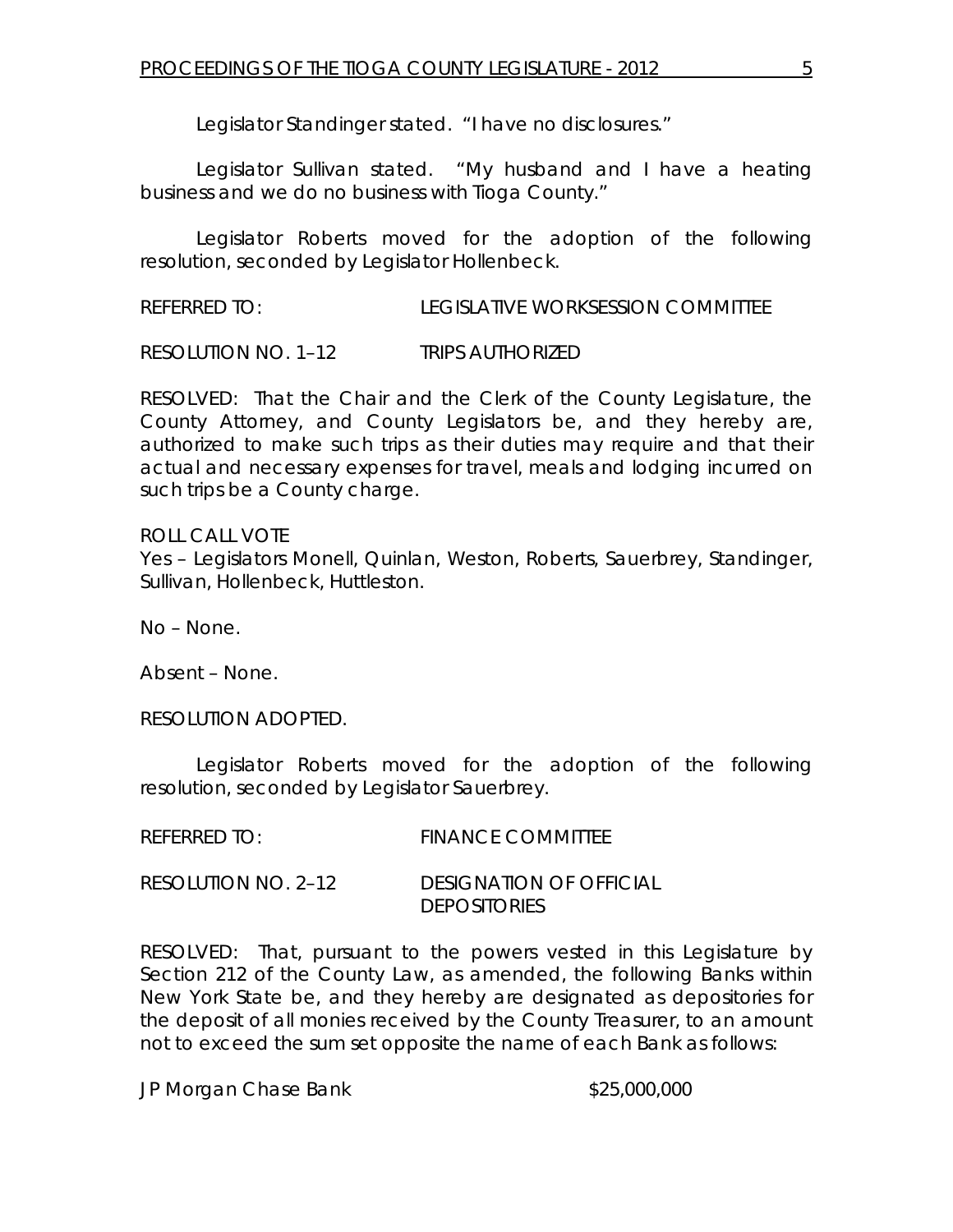| Chemung Canal Trust Company           | \$25,000,000 |
|---------------------------------------|--------------|
| Citizens Bank, N.A.                   | \$25,000,000 |
| Community Bank, N.A.                  | \$25,000,000 |
| HSBC Bank USA, N.A.                   | \$25,000,000 |
| M&T Bank                              | \$25,000,000 |
| Tioga State Bank                      | \$25,000,000 |
| National Bank and Trust Company, N.A. | \$25,000,000 |

ROLL CALL VOTE

Yes – Legislators Monell, Quinlan, Weston, Roberts, Sauerbrey, Standinger, Sullivan, Hollenbeck, Huttleston.

No – None.

Absent – None.

RESOLUTION ADOPTED.

Legislator Roberts moved for the adoption of the following resolution, seconded by Legislator Sullivan.

REFERRED TO: LEGISLATIVE WORKSESSION COMMITTEE

RESOLUTION NO. 3–12 *DESIGNATE OFFICIAL NEWSPAPERS* 

RESOLVED: That the Tioga County Courier and the Morning Times are hereby designated official newspapers for the publication of all local laws, notices and other matters required by law to be published pursuant to County Law δ214, Subd. 2; and be it further

RESOLVED: That the Press and Sun Bulletin, a daily newspaper, is hereby designated as the official newspaper for purposes of publishing all local laws, notices and other matters required by law to be published at such times that there is insufficient time to publish in the above two newspapers.

ROLL CALL VOTE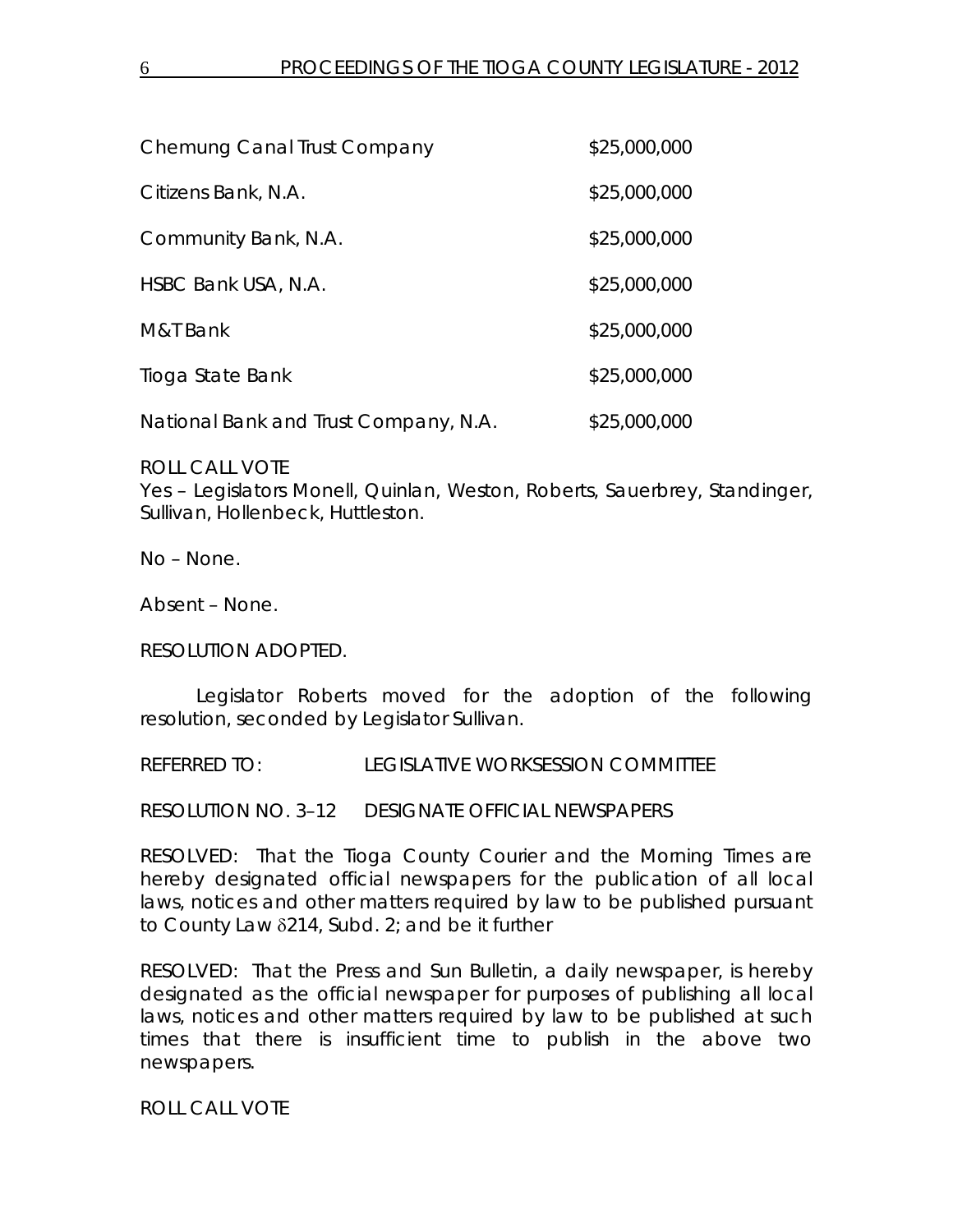Yes – Legislators Monell, Quinlan, Weston, Roberts, Sauerbrey, Standinger, Sullivan, Hollenbeck, Huttleston.

No – None.

Absent – None.

RESOLUTION ADOPTED.

Legislator Sullivan moved for the adoption of the following resolution, seconded by Legislator Roberts.

| <b>REFERRED TO:</b> | LEGISLATIVE WORKSESSION COMMITTEE |
|---------------------|-----------------------------------|
|                     |                                   |

| RESOLUTION NO. 4-12 | DESIGNATION OF NEWSPAPER FOR |
|---------------------|------------------------------|
|                     | <b>REPUBLICAN PARTY</b>      |

RESOLVED: That the Morning Times is hereby designated as the newspaper published in the County of Tioga for the Republican Party to publish the Election notices issued by the Secretary of State, and to publish the official canvass pursuant to County Law δ214, Subd. 1.

ROLL CALL VOTE

Yes – Legislators Monell, Quinlan, Weston, Roberts, Sauerbrey, Standinger, Sullivan, Hollenbeck.

No – Legislator Huttleston.

Absent – None.

RESOLUTION ADOPTED.

Legislator Sauerbrey moved for the adoption of the following resolution, seconded by Legislator Hollenbeck.

REFERRED TO: LEGISLATIVE WORKSESSION COMMITTEE

RESOLUTION NO. 5–12 *DESIGNATION OF NEWSPAPER FOR DEMOCRATIC PARTY* 

RESOLVED: That the Tioga County Courier is hereby designated as the newspaper published in the County of Tioga for the Democratic Party to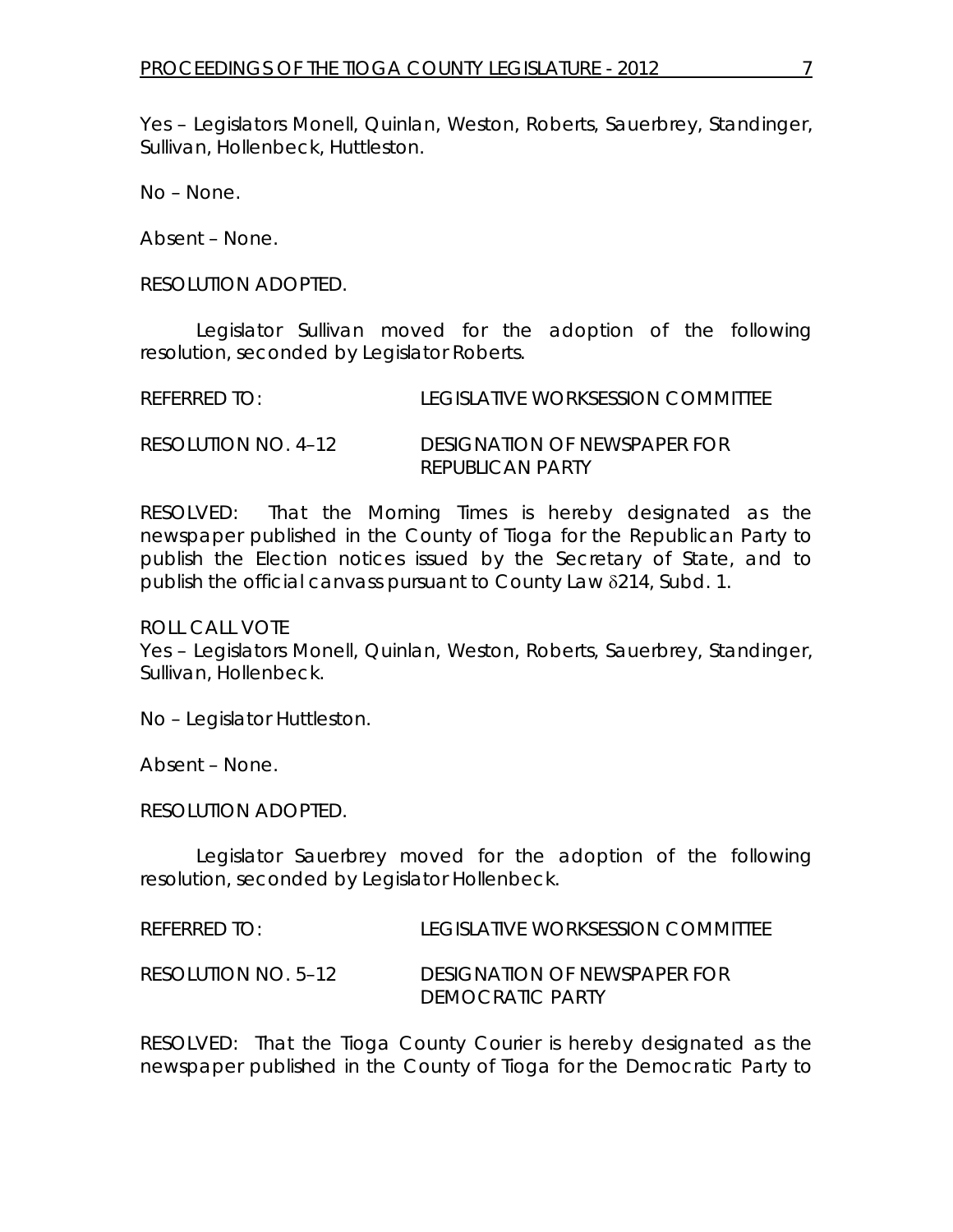publish the Election notices issued by the Secretary of State, and to publish the official canvass pursuant to County Law δ214, Subd. 1

ROLL CALL VOTE

Yes – Legislators Monell, Quinlan, Weston, Roberts, Sauerbrey, Standinger, Sullivan, Hollenbeck.

No – Legislator Huttleston.

Absent – None.

RESOLUTION ADOPTED.

Legislator Roberts moved for the adoption of the following resolution, seconded by Legislator Hollenbeck.

REFERRED TO: LEGISLATIVE WORKSESSION COMMITTEE

RESOLUTION NO. 6–12 *SET SALARY OF CHAIR*

RESOLVED: That the salary of the Chair of the Tioga County Legislature be set at \$30,400 per year, which includes the salary received as County Legislator of \$9,400 and an additional \$21,000 to serve as Chair.

ROLL CALL VOTE Yes – Legislators Monell, Quinlan, Weston, Roberts, Sauerbrey, Standinger, Sullivan, Hollenbeck, Huttleston.

No – None.

Absent – None.

RESOLUTION ADOPTED.

Legislator Sullivan moved for the adoption of the following resolution, seconded by Legislator Sauerbrey.

REFERRED TO: LEGISLATIVE WORKSESSION COMMITTEE

RESOLUTION NO. 7–12 *FIX DATES AND TIMES OF TIOGA COUNTY LEGISLATIVE MEETINGS*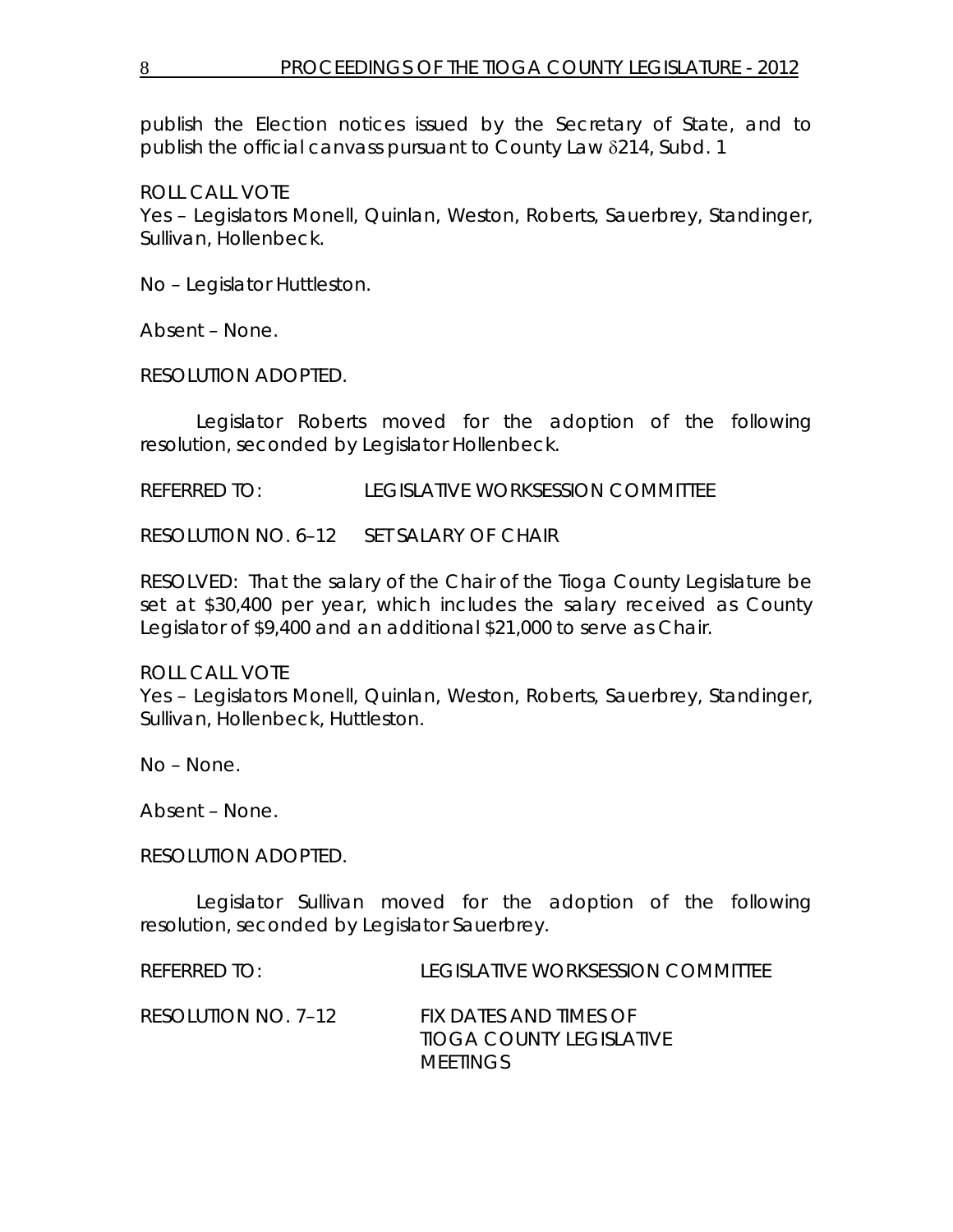RESOLVED: That the Tioga County Legislature during 2012 shall meet regularly in the Edward D. Hubbard Auditorium of the County Office Building, 56 Main Street, Owego, New York at 12:00 P.M. on the Tuesday following Committees which are held during the first full work week of the month; and be it further

RESOLVED: That the, March, June, September and December 2012 Legislative meetings shall be held at 6:00 P.M.

ROLL CALL VOTE Yes – Legislators Monell, Quinlan, Weston, Roberts, Sauerbrey, Standinger, Sullivan, Hollenbeck, Huttleston.

No – None.

Absent – None.

RESOLUTION ADOPTED.

Legislator Roberts moved for the adoption of the following resolution, seconded by Legislator Sullivan.

| ADMINISTRATIVE SERVICES                                |
|--------------------------------------------------------|
| <i>APPOINTMENT OF</i><br><i>ADMINISTRATIVE CORONER</i> |
|                                                        |

WHEREAS: The Tioga County Coroners have selected an Administrative Coroner for 2012; and

WHEREAS: Such Administrative Coroner will perform the supervisory duties of managing their budget, paying the bills, and various office functions of the Coroner's office; and

WHEREAS: The Administrative Coroner will have no supervisory authority over the other Coroners; therefore be it

RESOLVED: That W. Stewart Bennett, Tioga County Coroner, has been selected by the four duly elected County Coroners to be designated as the Administrative Coroner for 2012 and be given a stipend of \$3,000.00 as set forth in the County budget.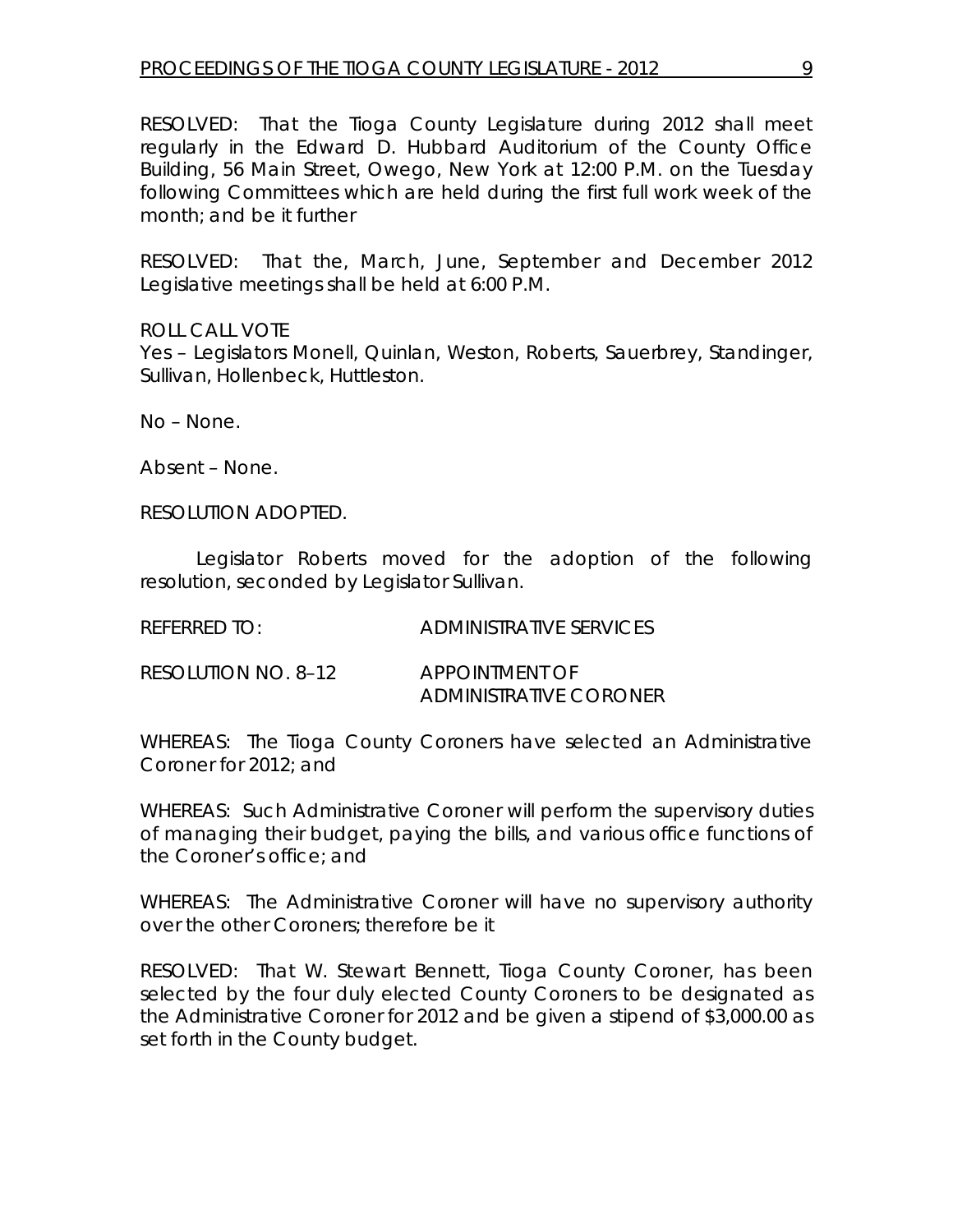ROLL CALL VOTE

Yes – Legislators Monell, Quinlan, Weston, Roberts, Standinger, Sullivan, Hollenbeck, Huttleston.

No – Legislator Sauerbrey.

Absent – None.

RESOLUTION ADOPTED.

Legislator Hollenbeck moved for the adoption of the following resolution, seconded by Legislator Sauerbrey.

| <b>REFERRED TO:</b> | <b>LEGISLATIVE WORKSESSION</b> |
|---------------------|--------------------------------|
|                     |                                |

RESOLUTION NO. 9–12 *APPOINT DIRECTORS SOIL & WATER CONSERVATION DISTRICT*

RESOLVED: That Legislators Dale Weston and Tracy Monell are hereby appointed Directors of the Tioga County Soil and Water Conservation District for a one year term of January 1, 2012 through December 31, 2012; and be it further

RESOLVED: That Ronald E. Dougherty be hereby reappointed Director at Large for a three year term of January 3, 2012 through December 31, 2014.

ROLL CALL VOTE Yes – Legislators Monell, Quinlan, Weston, Roberts, Sauerbrey, Standinger, Sullivan, Hollenbeck, Huttleston.

No – None.

Absent – None.

RESOLUTION ADOPTED.

Legislator Roberts moved for the adoption of the following resolution, seconded by Legislator Sullivan.